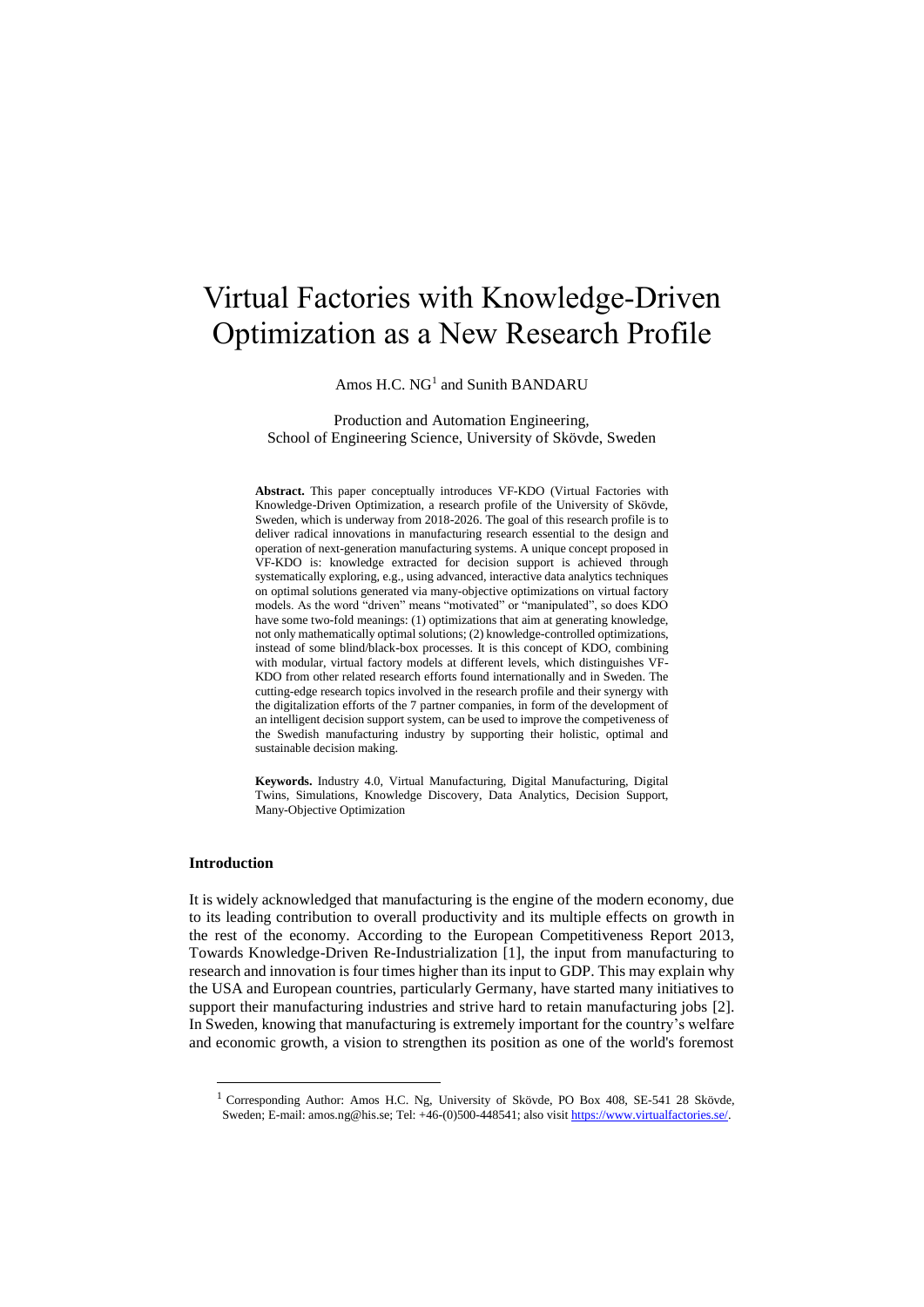countries in sustainable manufacturing has been expressed, through various initiatives such as "Made in Sweden 2030" [3] and "Smart Industry" [4], within the last decade.

In general, industries today operate on a global market and are subject to a new array of market demands and requirements. The growing environmental awareness drives demand for products with less environmental impact from a life cycle perspective. Governmental initiatives, including environmental regulations and legislation, are putting increasing pressure on industry towards sustainable manufacturing. In addition, societies' higher level of consumer knowledge enhances their demands for new technologies and innovative products. While the development of technology is accelerating at a lightning pace, there is growing global uncertainty, in terms of political and financial instability in various places all over the world, as well as limited access to required resources and unpredictable customer demands. In order to fulfill such demands from customers and authorities, industry is under ever-increasing pressure to be adaptive and agile at all operational levels, from the supply chain, through site, shop, cell to individual process points, with regard to all infra-structural issues concerning equipment, software, and operational principles across these various levels of manufacturing. Therefore, decision makers in industries must consider the strategic, tactical and operational levels, in a holistic manner, during the development of the operations. At the same time, decisions at any level that are solely made on the basis of unit cost and efficiency have ignored the fact that many more criteria are used to judge manufacturing performance [5]. When product variety and volume fluctuation increase, innovative metrics must be developed for sustainable manufacturing systems and to address multiple criteria which include the reduction of the total cost, but simultaneously maximize flexibility, quality, rapid and on-time delivery as well as sustainability [6]. In order to cope with the above-stated tough challenges, digitalization methods and tools supporting the design and improvement of next-generation manufacturing systems must be further developed to consider all operating levels and their complex interactions, in order to provide support for strategic, tactical and operational decision-making within a multi-criteria context.

Industry 4.0, the national strategic agenda of Germany for ensuring the competitive advantage of German industries and transforming the country into a leading nation in the new "industrial revolution", as well as other similar campaigns in other countries, such as the US's "Manufacturing Renaissance", China's "Made in China 2025", all put strong emphasis on the role of digitalization for their future manufacturing industry sectors. "Nyindustrialisering", the equivalent national strategy of Sweden, also strongly emphasizes the crucial role of digitalization for the adaptability and competitiveness of Swedish manufacturing companies. It explicitly identifies "Industry 4.0" as one of the four focus areas for the promotion of Swedish industries to take the lead in digital development and to exploit digitization opportunities. Nevertheless, there is a general misconception that Industry 4.0 is all about digitalization, the Internet of things, Big Data, smart machines, human-robot collaborations and all kinds of advanced manufacturing and their supporting IT technologies. In fact, a careful reading of some definitions of Industry 4.0 [7] reveals that the ultimate goal of Industry 4.0 is actually to "optimize the entire value chain", from gathering customer requirements to the design, manufacturing, deliveries, as well as after-sale services and recycling, in order to improve the overall competitiveness of manufacturing companies. Optimization technologies, therefore, play a significant role in making a modern industry competitive at various levels. As previously mentioned, industries have to deal with several problems that may involve many potentially conflicting objectives. Owing to a large number of intrinsic and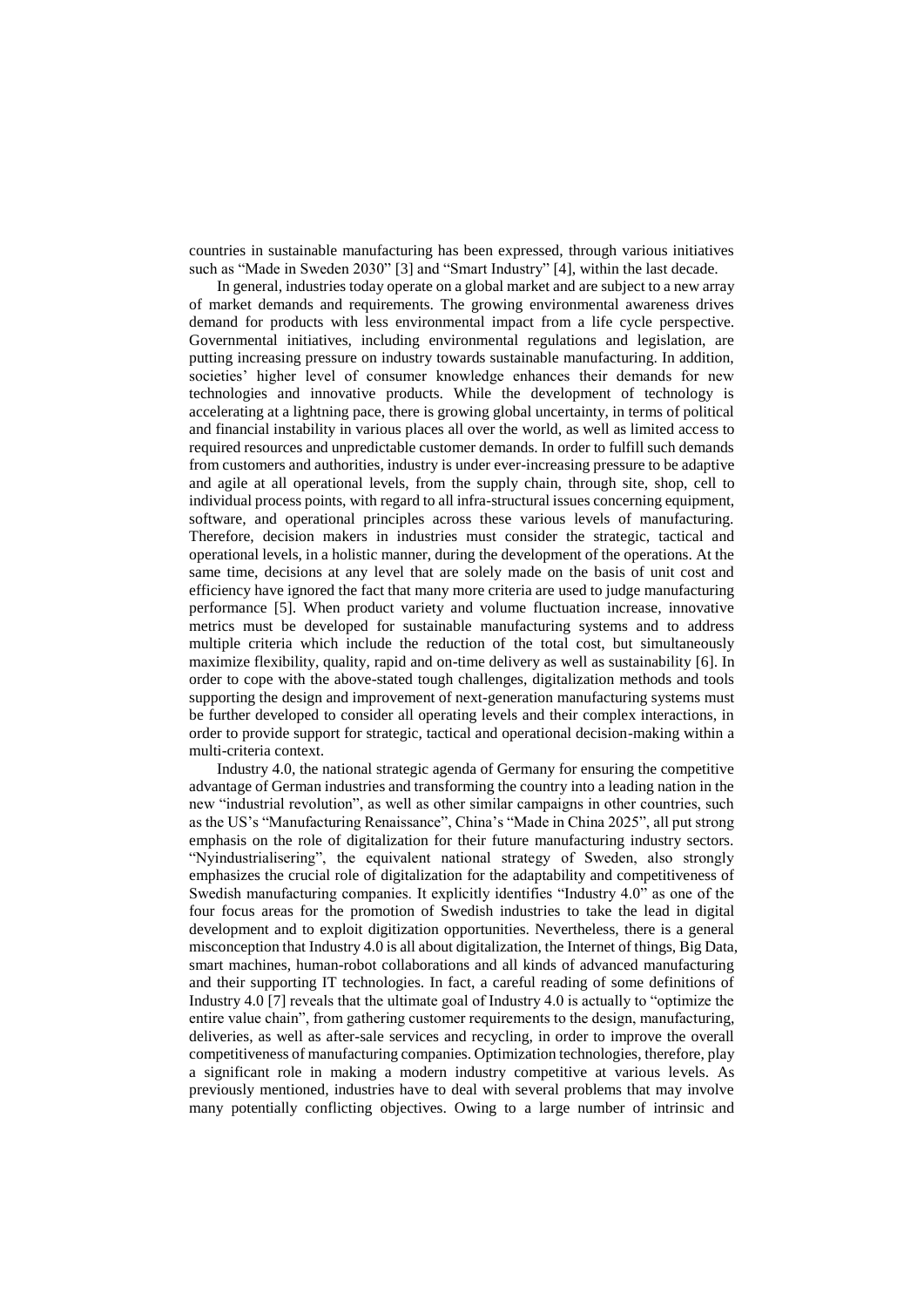external factors that govern these objectives, it is not easy for a company to achieve the best possible configurations. Traditionally, the approach has largely been trial-and-error, guided by benchmarking studies and expert opinions at best, and the use of guess work at worst [8][9]. With the advent of cost-effective and easily accessible computing power, industries can now create virtual models for most of its operations. The virtual environment allows simulation models to be built at different levels within a company. The earliest simulation models in the 1960s dealt with inventory management and queuing problems, but over the years, advancements in software technology have enabled the use of virtual models and simulations at supply-chain, factory, line and process levels.

With the constant demands to further reduce production development lead-times, there is huge potential in applying virtual models and simulation technologies to support the design and operation of next-generation factories, as stated in the afore-mentioned "Made in Sweden 2030" report [3]. The use of digital models and simulations for the development of complex products and production systems is well established in Swedish industries, especially within automotive manufacturers. The concept of a virtual factory that can provide the ability to assess performance at multiple levels and generate analytics data, enabling a decision maker to look at the overall factory performance as well as focus attention on analyzing at the equipment/device level has just recently been proposed [10]. Therefore, the term virtual factory, sometimes used interchangeably with virtual copy, digital factory or digital twin can be defined as "an integrated simulation model of major sub-systems in a factory that considers the factory as a whole and provides an advanced decision support capability." [11]. This view of virtual factory that enables overall performance to be analyzed on an integrated simulation model as in a real factory has imposed many technological challenges, including (1) sufficiently highfidelity modeling of individual sub-systems and their inter-relationships, right down to the equipment/device level; (2) ability to generate outputs for the purposes of multicriteria analyses; (3) sub-system models that can be integrated vertically across multiple levels and horizontally with input data sources (e.g. from the real factory) and output data analytics systems.

There are intrinsic relationships among virtual factory, optimization, knowledge and decisions. Central to any decision-making process is the concept of knowledge: the more a decision maker understands the relationship between how to design/run a system and how it performs, the better the decisions that are made [5]. Therefore, the concept of "know why" – to acquire the level of knowledge about the processes at the scientific level with a full model that is able to accurately predict the performance of a design/configuration over a wide range of conditions, represents the core knowledge needed to make optimal decisions [12]. While it seems trivial to relate virtual models with optimization and decision-making, simulation models are in fact evaluative by nature – instead of generating any optimal solutions by themselves, they can only provide performance evaluations of different design alternatives and/or courses of actions. It is when the virtual models are connected to efficient optimization algorithms that optimal solutions can be sought automatically, so-called Simulation-Based Optimization (SBO).

SBO methodologies are capable of effectively searching the vast number of possible solutions and identifying the ones that optimize a given objective. In the presence of more than one objective, multi-objective optimization (MOO) algorithms are used to generate optimal trade-off solutions for the decision maker to choose from [13]. Since most real-world problems, such as production systems development, are inherently multi-criteria by nature and hence inevitably involve multiple optimization objectives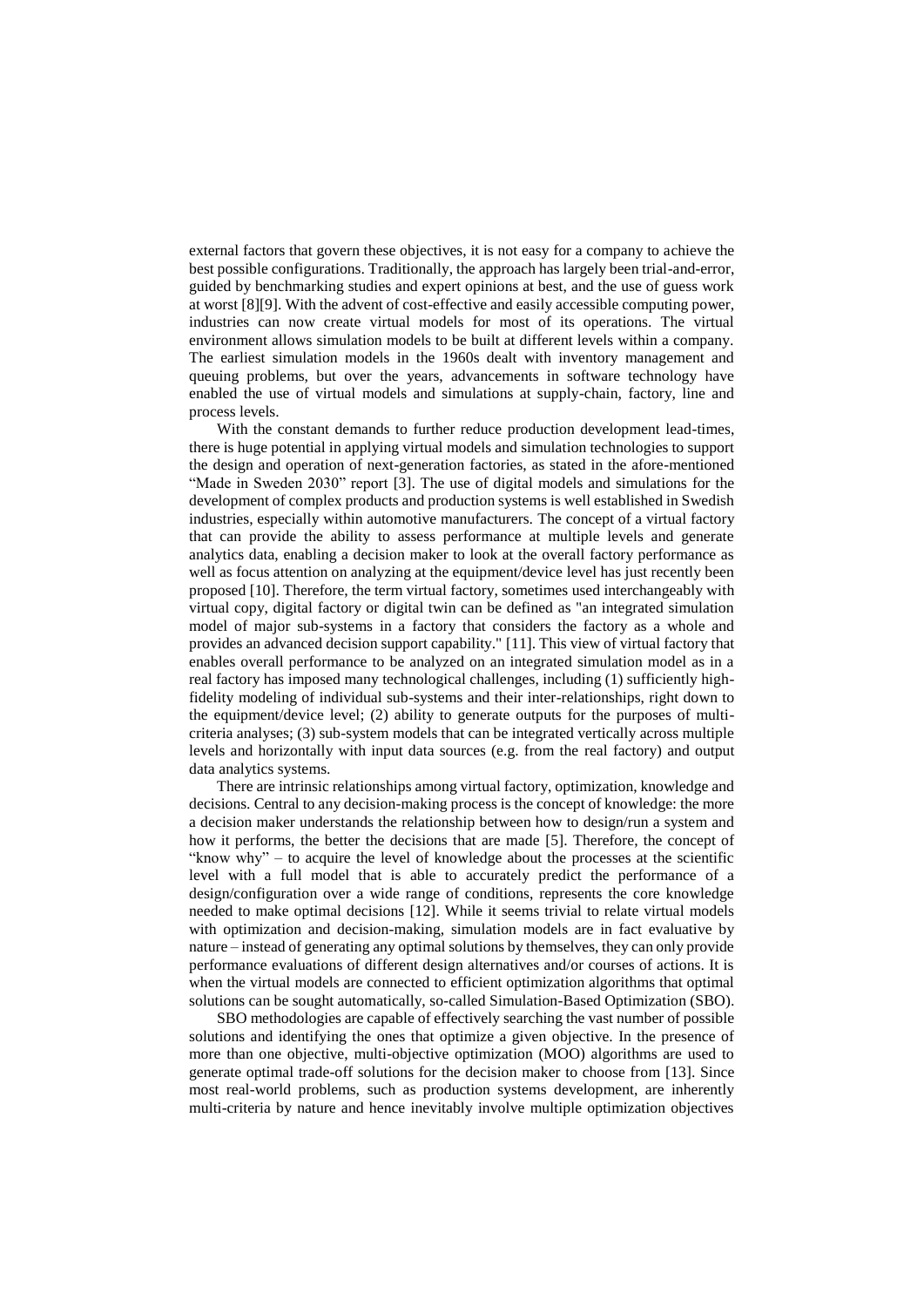[14], these MOO algorithms have been increasingly used in practice during the last two decades. A relatively recent research area connected with MOO is the creation and utilization of domain-specific knowledge during runtime. The trade-off optimal solutions generated through MOO may contain hidden clues about what constitutes a good solution. Data mining methods can help reveal such patterns which may ultimately help the decision maker gain a better understanding of the problem. The knowledge gained through data mining can also be used in future related optimization scenarios. Such a process of generating and utilizing the knowledge within MOO is an active research area at the University of Skövde and has been generally referred to as Knowledge-Driven Optimization (KDO) [15].

Taking into account the vision that competiveness can only be improved with optimized operations, based on knowledge-driven, optimal decisions, as well as bearing in mind all the above-stated challenges. Therefore, the goal of the recently (November 2018) started research profile at the University of Skövde, VF-KDO is to deliver radical innovations in manufacturing research essential to design and operate next-generation manufacturing systems. It will focus on KDO, interactive analytics, as well as multi-level and multi-disciplinary modeling and simulation, including the modeling of humans. The vision of VF-KDO is to enhance the long-term productivity, competitiveness and sustainability of Swedish manufacturing industries, through cutting-edge research and co-productions with seven industrial partners, which is completely in-line with the theme of digitalization for sustainability development promoted in Industry 4.0.

In the remainder of the paper, we first give more details about KDO, particularly a new ontology that supports it. Then a glimpse of how a decision support system (DSS) supporting VF-KDO is provided by outlining its architecture and comprised components, followed by the introduction of an industrial application case and its preliminary results, before the conclusions and future work.

## **1. Knowledge-Driven Optimization: beyond Big Data**

The term KDO, as a framework for decision makers to gain knowledge generated by the optimizations and the optimization algorithms, to acquire and incorporate the knowledge and preferences of the decision makers, in order to improve the overall efficiency of any optimizations, was first introduced in [15]. A distinguishing aspect of this research area is that it is knowledge-driven, defined in two ways: (1) perform optimization "driven" by the need to generate knowledge, in terms of rules, patterns, sensitivity and metamodels; (2) gather knowledge that can be utilized to "drive" optimization. The KDO framework has been built to encompass both past studies in this area and future prospective integrations of knowledge and optimization. The KDO framework requires (1) the generation of knowledge from data (often solutions from optimization) and (2) the use of knowledge to drive optimization. These requirements can be met through two closely-related algorithm types, namely, (1) knowledge discovery algorithms and (2) evolutionary algorithms. Knowledge Discovery involves the use of Data Mining (DM) (or machine learning) algorithms that are capable of building knowledge models from optimization data. Most traditional DM methods are not suitable for this purpose, because they treat all features of the data alike. Optimization data is unique, in the sense that it contains both variable values and objective function values, which should be treated in different ways because the variables are what a decision maker can change,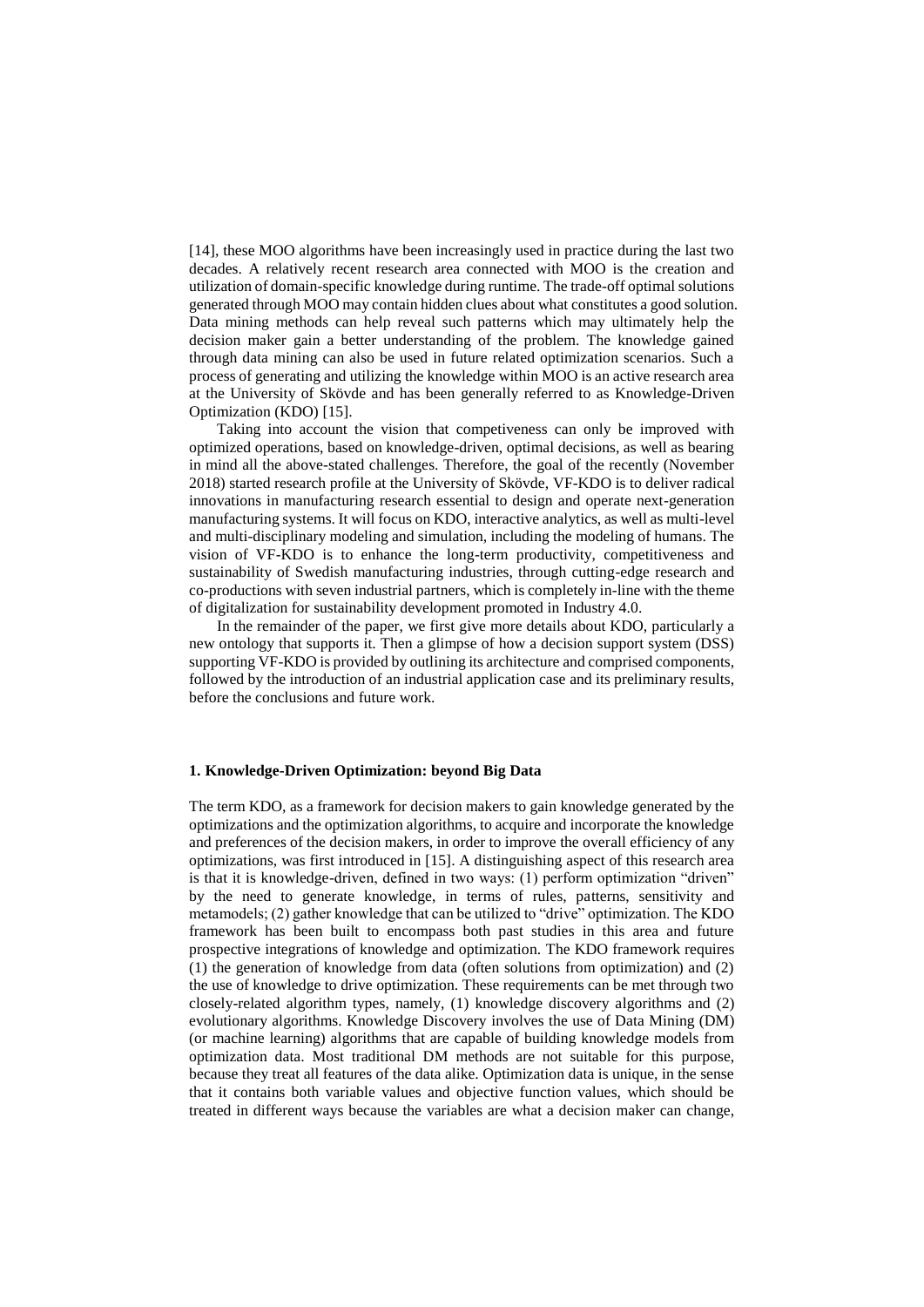while the objective values reflect the consequences of these changes. Decision makers take decisions based on the objective values, hence an appropriate DM technique should be able to extract knowledge about the variables, which is meaningful in terms of the objectives. Therefore, existing general-purpose DM methods need to be extended to be used with optimization data. Evolutionary Algorithms are among the most popular optimization methods used in practice. They are based on the principles of natural evolution and known to be effective in solving real-world optimization problems, despite their size, nonlinearities, stochasticity and non-analytic nature. However, the greatest benefit of using evolutionary algorithms rather than other traditional optimization algorithms is their ability to handle multiple optimization objectives. In comparison, emerging approaches with a similar direction that combines data mining with MOO data, sometimes called design space exploration, can be found in [16-17], but their main application is in engineering product design. Other studies that involve the integration of data mining, simulation and optimization can be found in [18-20], however, all of them considered only single-objective optimization problems.

Our research in the area of KDO has progressed in two general directions, offline and online knowledge-driven optimization (see Figure 1). In offline KDO, the knowledge discovery process starts after the optimal solutions are identified. Consequently, the knowledge that is obtained primarily serves to enhance the user's understanding of the problem. Based on the insights gained, the decision maker may choose to rerun the scenario by modifying the original optimization problem. Sometimes, explicit forms of the obtained knowledge can also be stored in a knowledge base and used in combination with an expert system. With the parallel development of competency in the domains of knowledge discovery and evolutionary algorithms, the PAT group is now at a stage where evolutionary algorithms can be improved by using knowledge gained through previous simulations, thus making them very efficient in solving specific problems. This is known as online KDO, which is challenging, both with regard to the knowledge extraction procedure and its integration with the optimization procedure. Significant changes to the optimization algorithm may also be required, in order to incorporate the knowledge into the search process. Three aspects of this integration, which can greatly influence the success of online KDO, are: (1) when knowledge should be extracted, (2) which solutions should be used, and (3) what knowledge should be imposed.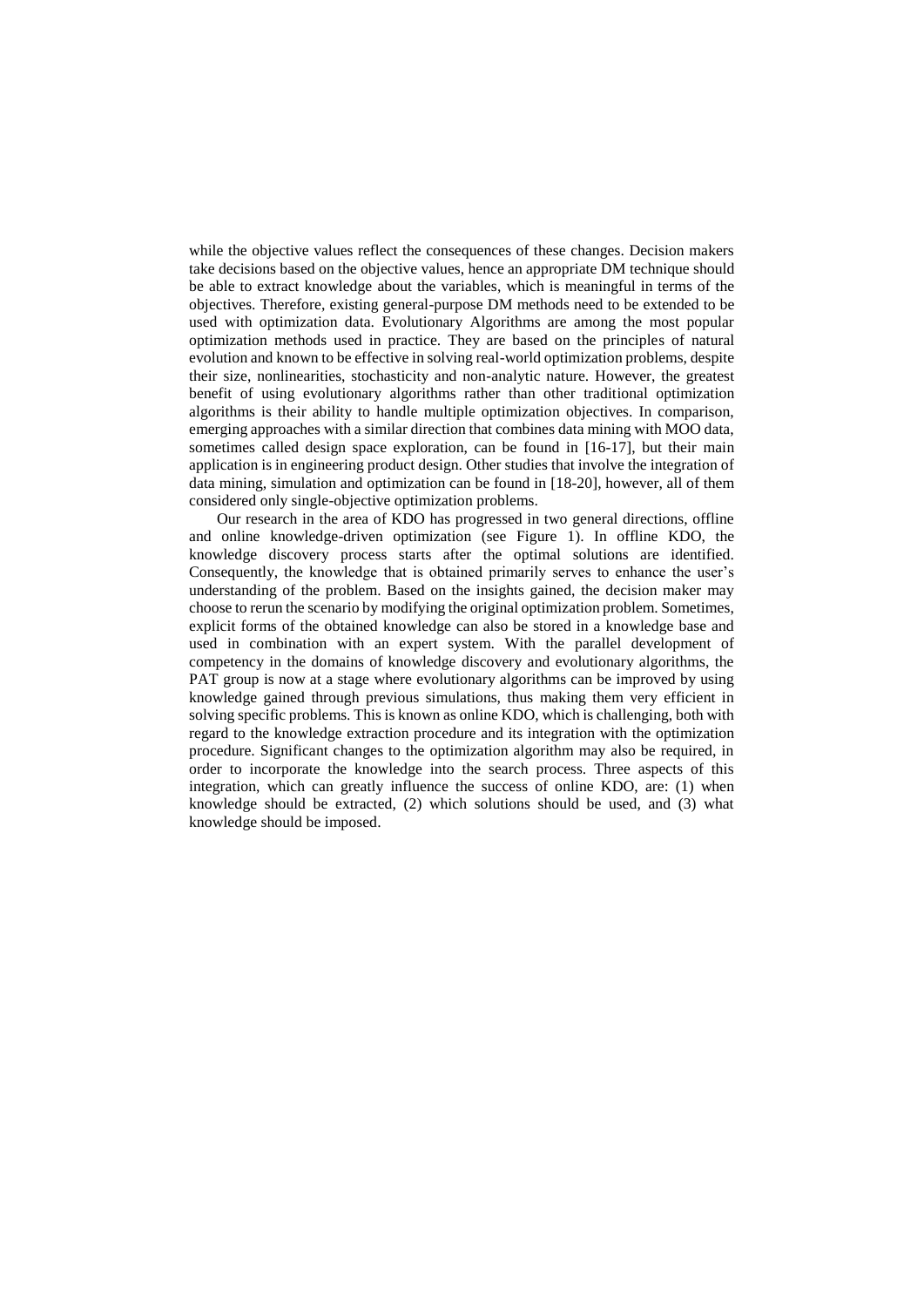

**Figure 1.** Online and offline KDO, adopted from [15].

In order to integrate knowledge discovery and evolutionary algorithms into a single framework, it is also important to categorize different types of knowledge. Broadly speaking, knowledge can either be implicit or explicit. Knowledge is said to be implicit when it does not have a specific notation and, hence, cannot be stored and shared easily. On the other hand, explicit knowledge has a predefined format, which makes it easier to codify and, more importantly, to process automatically inside an algorithm. Both implicit and explicit types of knowledge come in many different forms and can, in general, help speed-up optimization, especially in large-scale industrial problems. Some common forms of knowledge that can be extracted from optimization data include, (1) variable and objective correlations; (2) variable importance; (3) metamodels; (4) association rules; (5) mathematical relationships between continuous variables; (6) patterns involving categorical variables, and (7) user preferences. Each form of knowledge requires its own knowledge discovery technique and its own way of integration with an evolutionary algorithm. Here an ontology is used to describe what are the "things" specifically existed within the KDO, based on the above-mentioned concepts, including the relationship between these entities in Figure 2. Such an ontology is incomplete at this stage as the complete ontology for VF-KDO should include entities from the manufacturing and virtual factory domain, which requires more research efforts.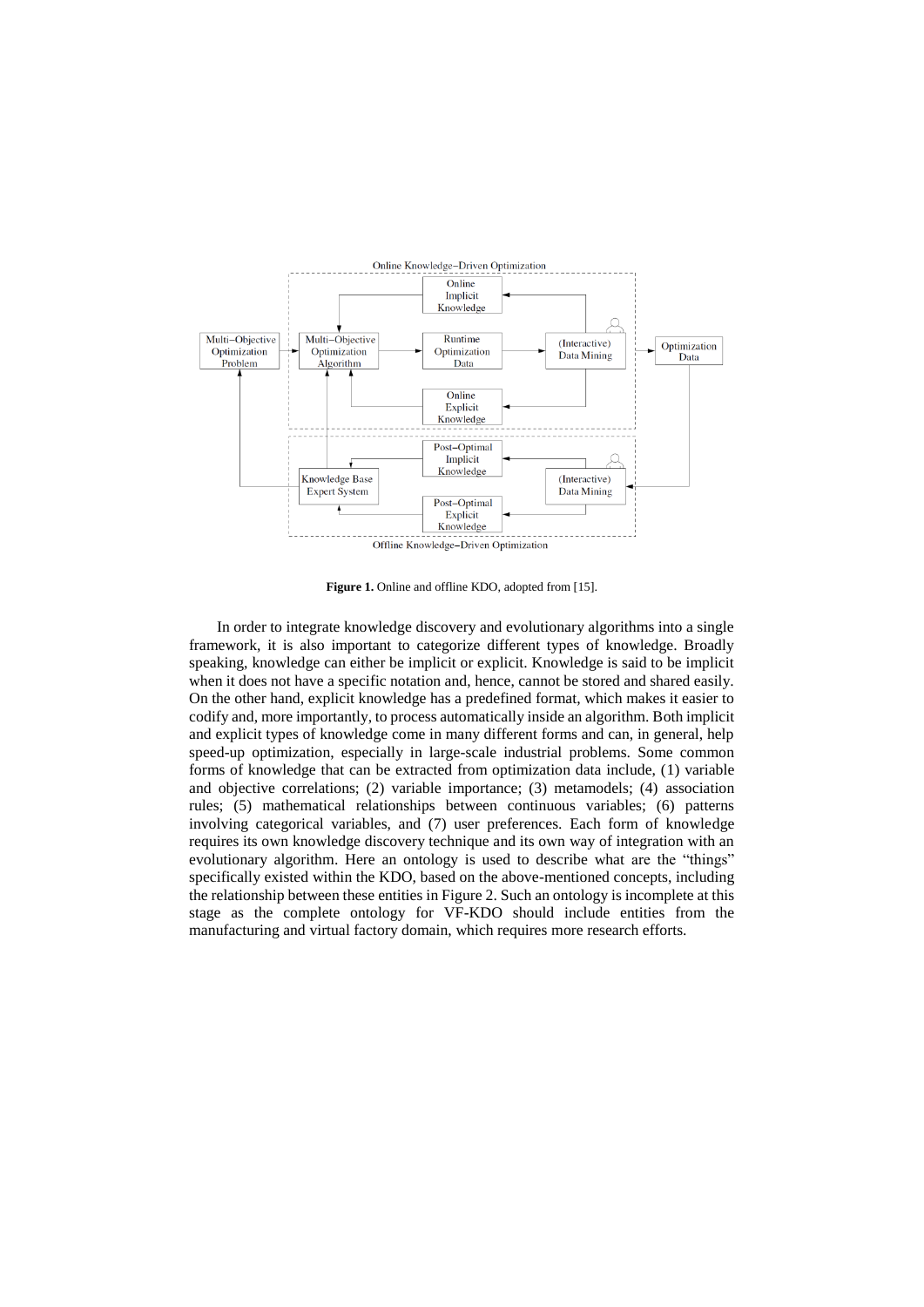

**Figure 2.** Parts of the Ontology that describe the entities exist for KDO and their relationship.

## **2. A VF-KDO based Decision Support System**

With the research outcomes from VF-KDO, we aim at developing a complete integrated framework that combines data digitalization, simulation, MOO, data mining for decision-making support at multiple levels in the industry, in the form of a decision support system (DSS), following the Design Science research methodology [21]. The overall architecture of such a VF-KDO-based DSS is shown in Figure 3. As shown in the figure, multi-disciplinary models for modelling humans (ergonomics), robots, processes (e.g. machining) and systems (e.g., flow simulation) are supported in form of Digital Twins that connect to their real counterparts (i.e. cyber-physical sub-systems).

One of the most important deliverables of the research in Phase 1 (2018-2022) is, therefore, to supply the data, models and knowledge in the form of modular building blocks, stored in an integrated database system (LINK in Figure 3), for the uses and reuses in various multi-level simulation and optimization scenarios. With these modular virtual models in place and other research outcomes of Phase 1 available, a total of 4 important, long-term, synergy research questions related to the design of a VF-KDObased DSS have to be addressed in Phase 2 of the profile:

- How can the VF-KDO framework be mapped to the decision-making activities occurring in multiple levels of real-world manufacturing companies?
- How can the DSS based on VF-KDO be developed to effectively support the explorations and expressions of the preferences of multiple decision makers at multiple levels in the industry?
- Given that both the SBO and data mining processes behind VF-KDO are highly computationally expensive and significantly more complex with multidisciplinary models, what is the most cost-effective computing platform for the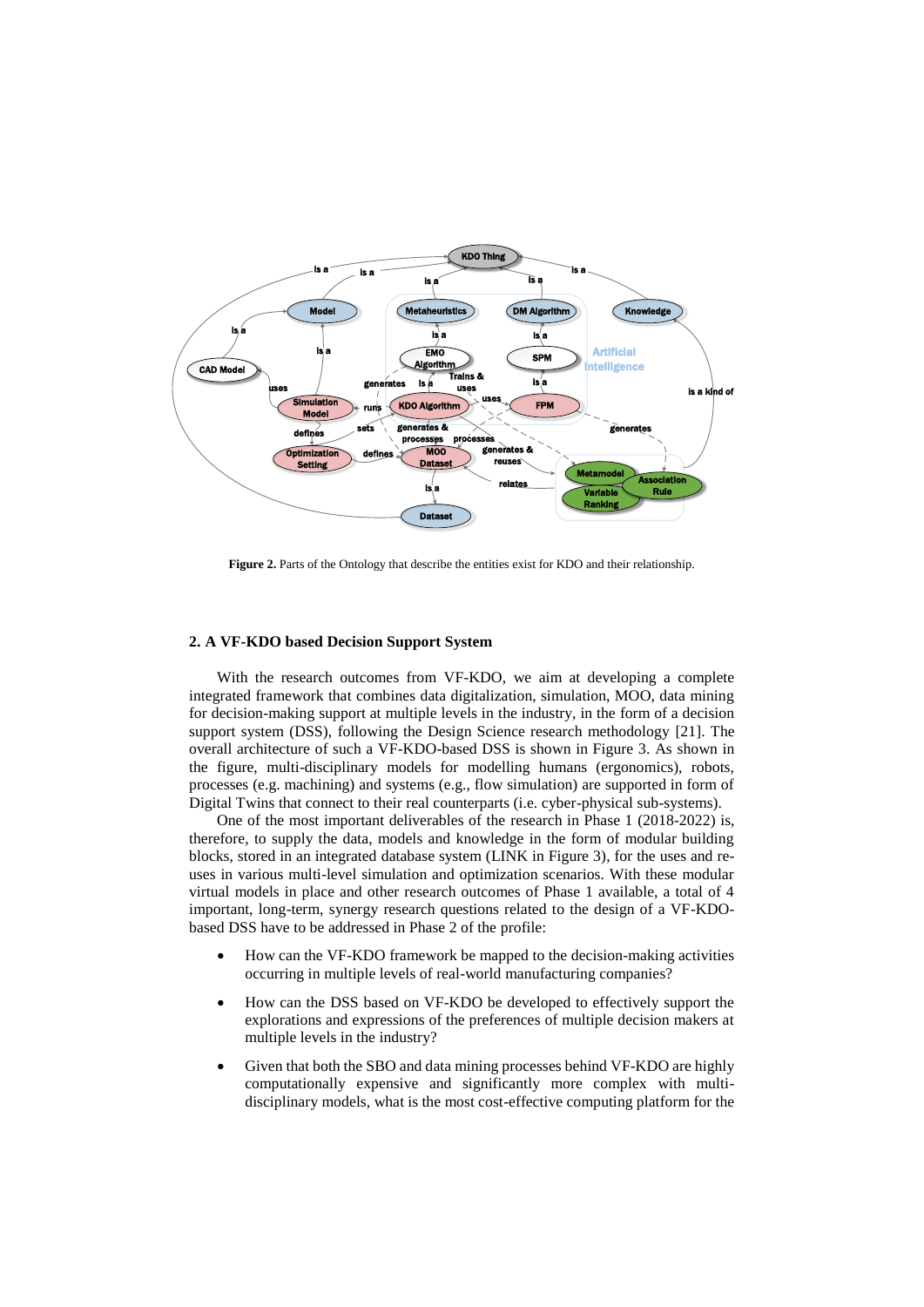development of a VF-KDO decision support system, in order to support realworld manufacturing applications?

 How can we design a linked data model and knowledge management system that supports the storage, mapping, search and retrieval of factory data, complex models, optimized data and extracted knowledge from multiple levels, in order to make a VF-KDO based DSS feasible for use in a practical industrial environment?



**Figure 3.** The overall architecture of a VF-KDO based DSS.

Addressing the above long-term research questions requires not only some multidisciplinary research and industrial teams in simulation modelling but also competences in Artificial Intelligence, Computational Intelligence, general computing and Information System modelling, and above-all Industrial Decision Making. In particular, a relatively unexplored area in the literature and industry is the visualization and interaction models in the support of group decision-making. It is envisaged that VF-KDO will provide a unique way to trace the analysis, visualization and KDO process of individual stakeholders in a manufacturing system design or improvement scenarios to reveal the rationales of their preferred solutions to each other. Enhancing traceability has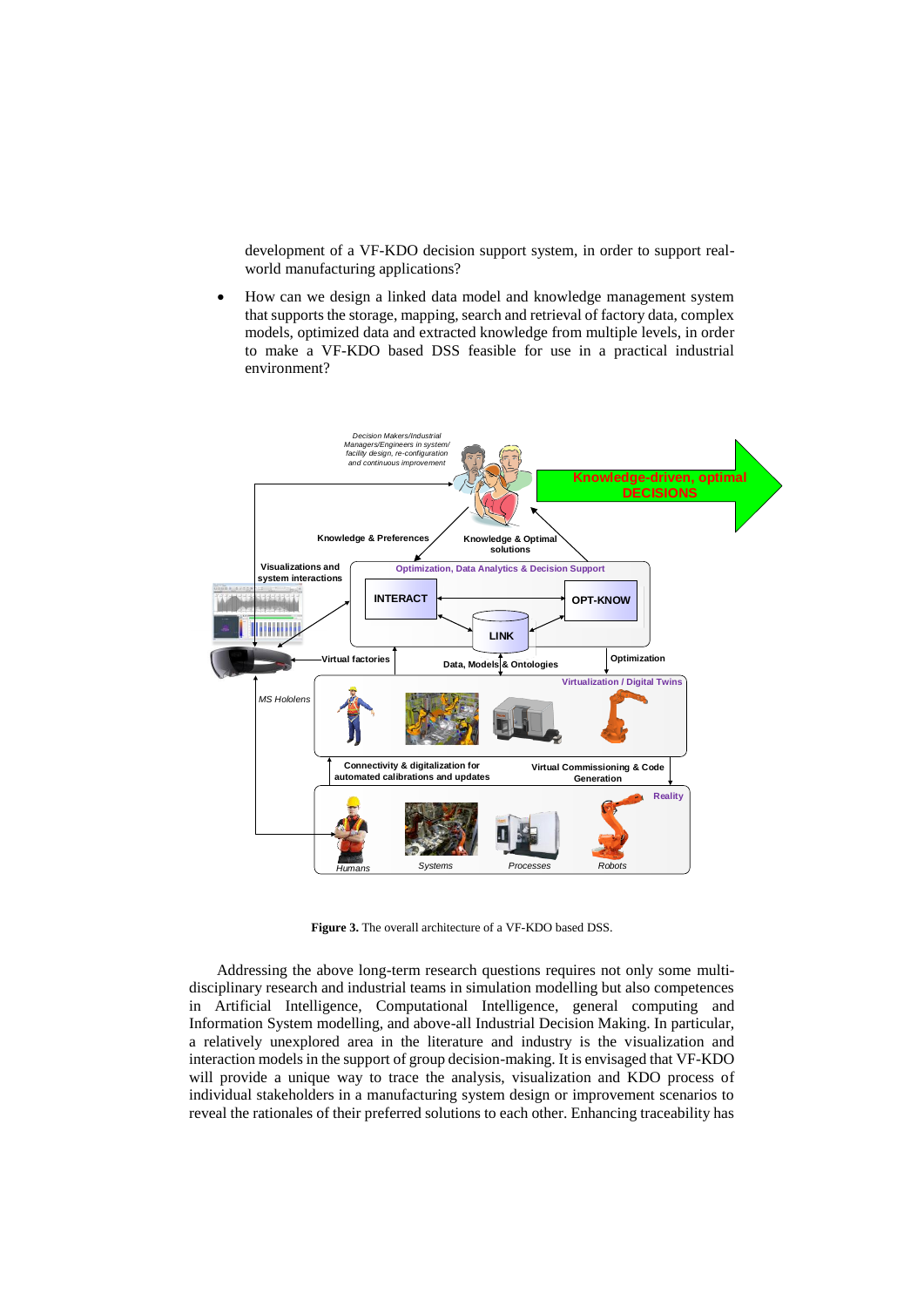been promoted in knowledge sharing for product design [22], but optimization in general but MOO in particular has been rarely considered. In the final section, we use a cycle time and energy consumption trade-off to describe what MOO is crucial in manufacturing system design and configuration.

## **3. An Application Study Example**

The concept of Virtual Commissioning (VC) is based on the ability to test and validate systems against a virtual model, instead of an actual, real production system [22- 23]. The direct and obvious benefits of VC include the reduction in travel time and costs. Furthermore, it also provides a flexible platform that offers the possibility to conduct tests and validations without the stress of real on-site commissioning. Related research efforts on VC applications in Sweden, focused on the generation of control code using formal methods and specific to tending robots of automotive press lines, can be found in Chalmers University of Technology [24] and University West [25], respectively.

Despite the many benefits, VC is still not widely used in automation engineering. Two of the main reasons are the lack of specific knowledge needed to select the right technology and the time-consuming efforts required to develop usable models that represent the geometric, kinetic and dynamic behaviors of the automation devices. Different tools and technologies for VC are available in the market. They use different techniques, such as simulation and emulation, including functionalities focused on different types of automated systems. Industrial automated systems models created using Simulation techniques try to provide a similar behavior of the system. This is usually achieved by using simplified approximations or assumptions, to obtain an idea of how the system reacts and to analyze its outputs. On the other hand, Emulation techniques try to imitate the behavior of a system, in order to perform the same work and produce the same results (2). The emulation model needs the real control software, for example, Programmable Robot Controller (PLC) or robot program, instead of the simulated working sequence. This difference makes emulation a perfect platform not only for VC, but also for the entire life cycle of the system (e.g. maintenance).

Currently, we are extending two emulation packages, namely, Simumatik3D [26] and ABB's RobotStudio to connect to an in-house developed SBO platform [27]. These software packages have been used in different automation courses, including control engineering, PLC/robot programming and system integration. The extension of the software to connect to MOO/KDO algorithms is targeted to generate optimization results to determine the optimal trade-off of energy consumption and cycle time when designing a robotic cell. A student project has successfully demonstrated the possibility of energy optimization using this multi-disciplinary optimization concept, by incorporating lowlevel electrical motor models in Modelica [28] and energy consumption calculation from ABB's RobotStudio as shown in Figure 4, within a multi-stage optimization context [29]. The results of the multi-stage MOO allow production engineers to select the most efficient energy consumption for a robot cell in order to achieve the required cycle time (see Figure 5). This successful application study represents a prototype that will be further extended to include not only other automation devices but also human ergonomics model and/or cutting operation models or metamodels from manufacturing processes, so that multiple optimization objectives, related to flexibility, energy, and ergonomics, can be optimized. This type of station optimization, which uses VC tools to connect to real PLC and Robot Control software at the same time, has not previously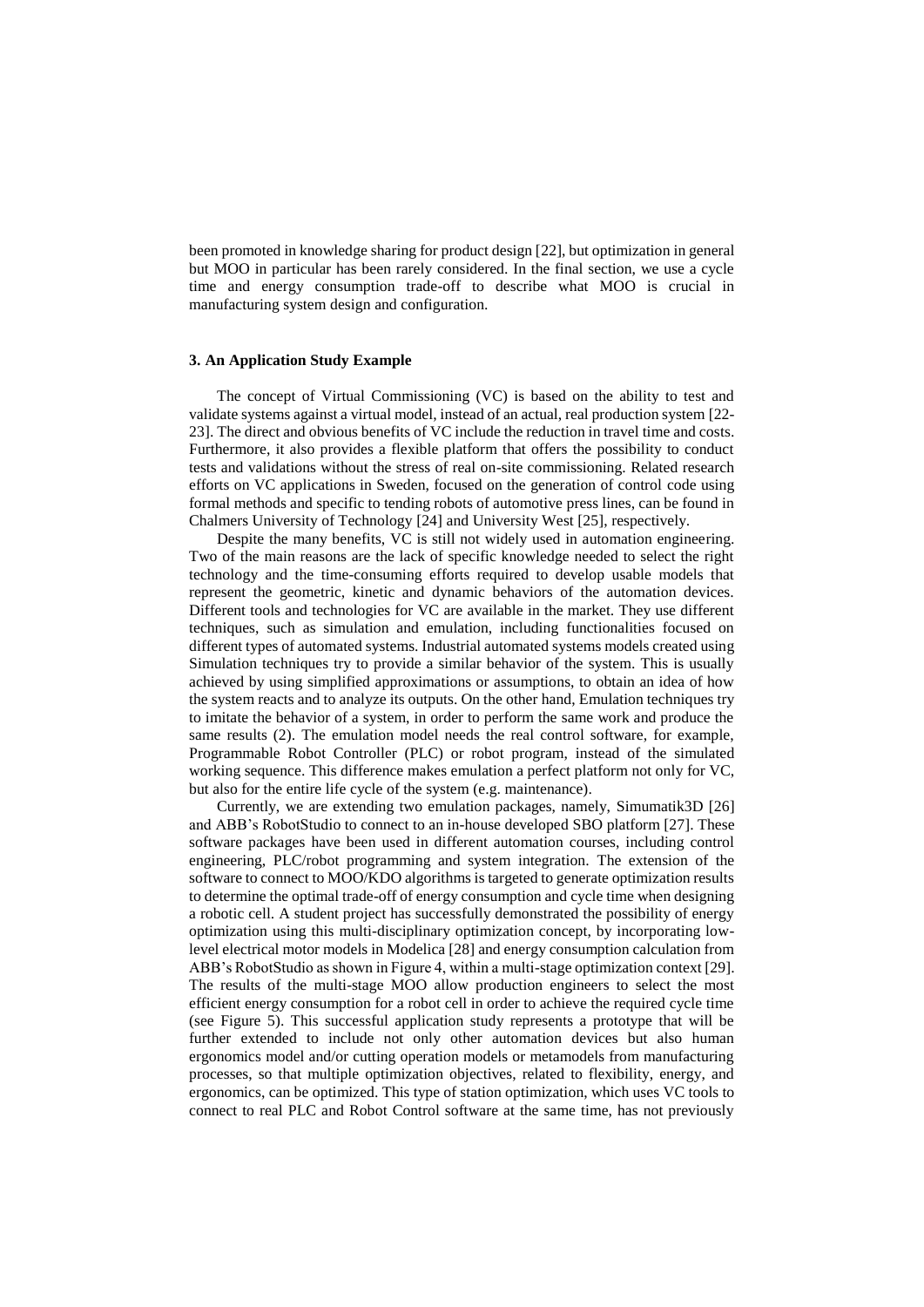been attempted. Together with ABB and Volvo GTO, two of the research partners in VF-KDO, we are now testing the applications of the same optimization platform to realistic, complex robot cell design scenarios.



**Figure 4.** Multi-disciplinary and bi-level models for evaluating energy consumption and cycle time of a robotic production cell [29].



Figure 5. Multi-level optimization with energy consumption and cycle time as objectives [29].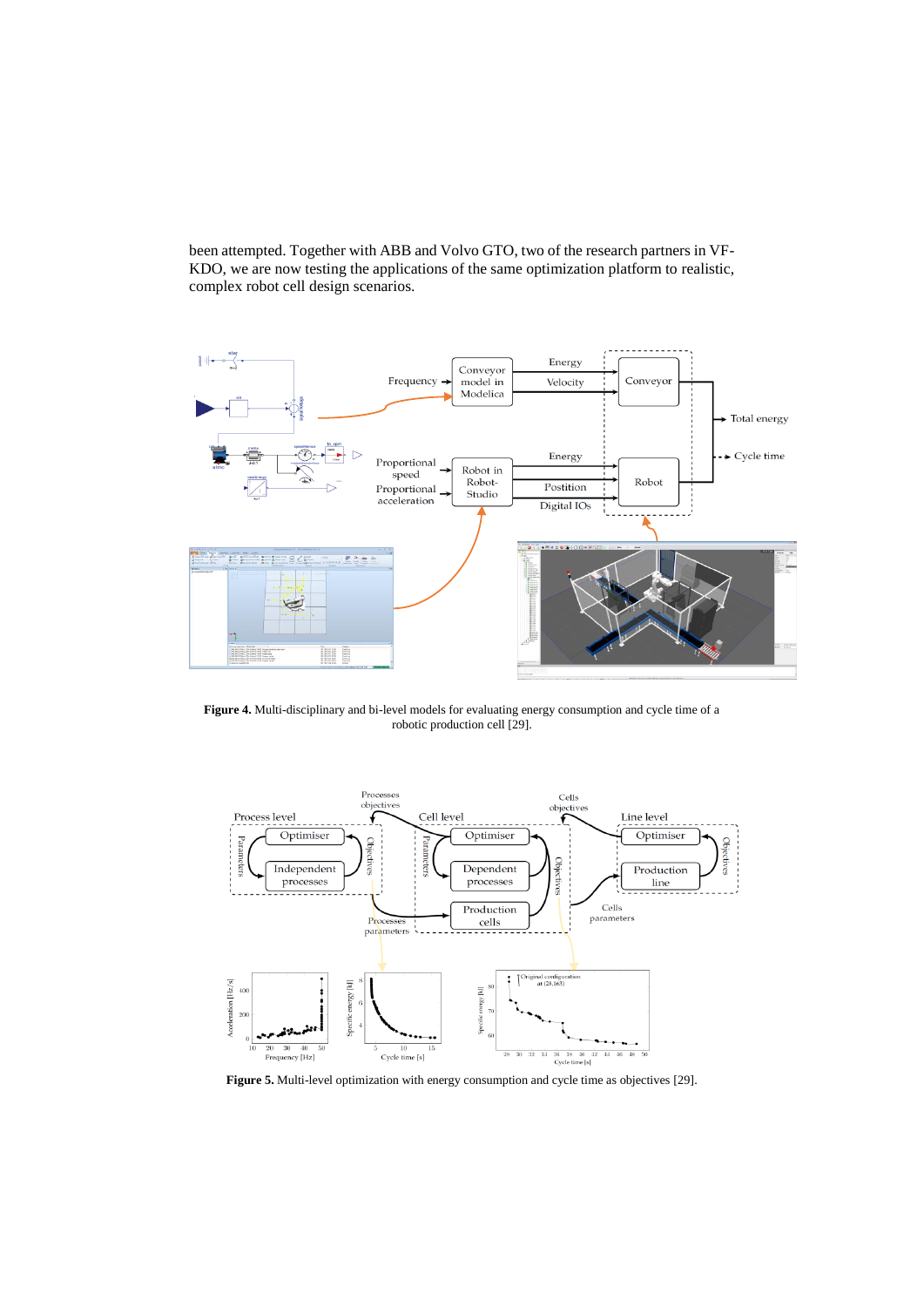### **4. Conclusions**

There is a general misconception that Industry 4.0 is all about digitalization technologies and missed that its ultimate goal is actually to "optimize the entire value chain", from gathering customer requirements to the design, manufacturing, deliveries, as well as after-sale services and recycling, in order to improve the overall competitiveness of manufacturing companies. Optimization technologies, therefore, play a significant role in supporting the goal of Industry 4.0. This paper has presented a recently started research profile, called VF-KDO, which is believed to provide a unique framework and a DSS that is able to support industries to make optimized, knowledgedriven decision making for designing and improving next-generation manufacturing systems. This conceptual paper has briefly outlined the research plan and architectural design of such a VF-KDO based DSS that entails multi-disciplinary research topics to be addressed within Artificial Intelligence, Computational Intelligence, Computing and Information System modelling as well as Industrial Decision Making. It is envisaged that synergies from the researchers and industrial companies with various competences, both internally within the consortium and externally with international experts, will be the most important factor that determines the success of this research profile in the coming years.

#### **References**

- [1] European Commission, *European Competitiveness Report 2013: Towards a Knowledge Driven Reindustrialisation*, 2013.
- [2] Scientific American*, The US could learn from Germany's high-tech manufacturing*, **October** 2012.
- [3] VINNOVA, Made in Sweden 2030: Strategic Agenda for Innovation in Production, 2013, [https://www.vinnova.se/globalassets/mikrosajter/strategiska-innovationsprogram/agendor/made-in](https://www.vinnova.se/globalassets/mikrosajter/strategiska-innovationsprogram/agendor/made-in-sweden-2030-eng.pdf)[sweden-2030-eng.pdf.](https://www.vinnova.se/globalassets/mikrosajter/strategiska-innovationsprogram/agendor/made-in-sweden-2030-eng.pdf)
- [4] Näringsdepartementet, Smart industri en nyindustrialiseringsstrategi för Sverige, 2015.
- [5] N. Slack and M.W. Lewis, *Operations strategy*, 3rd Edition Prentice Hall, 2011, p. 247.
- [6] D.S. Cochran, J.T. Foley and Z. Bi, Use of the manufacturing system design decomposition for comparative analysis and effective design of production systems, *International Journal of Production Research*, **55**(3) (2017), 870-890.
- [7] A. Frison, *[Impact of Industry 4.0 on Lean Methods: and the Business of German and Chinese Manufacturer](https://www.amazon.com/Impact-Industry-4-0-Lean-Methods-ebook/dp/B017T5XL0O/ref=sr_1_6?s=books&ie=UTF8&qid=1477144031&sr=1-6&keywords=industry+4.0)  in China*, [Kindle Edition, Amazon Digital Services LLC.,](https://www.amazon.com/Impact-Industry-4-0-Lean-Methods-ebook/dp/B017T5XL0O/ref=sr_1_6?s=books&ie=UTF8&qid=1477144031&sr=1-6&keywords=industry+4.0) 2015
- [8] G. Chryssolouris, *Manufacturing Systems: Theory and Practice*, Springer, 2013.
- [9] C. Rösiö and J. Bruch, Focusing Early Phases in Production System Design. In *Advances in Production Management Systems, Innovative and Knowledge-Based Production Management in a Global-Local World*, Berlin Heidelberg: Springer (2014), 100-107.
- [10] S. Jain and G. Shao, Virtual Factory Revisited for Manufacturing Data Analytics. In *Proceedings of the 2014 Winter Simulation Conference*, IEEE (2014), 887-898.
- [11] S. Jain, D. Lechevalier, J. Woo and S.J. Shin, Towards a virtual factory prototype. In *Proceedings of the 2015 Winter Simulation Conference*, IEEE (2015), 2207-2218.
- [12] R.E. Bohn, Measuring and managing technical knowledge, *Sloan Management Review*, **Fall** (1994).
- [13] K. Deb, K. Sindhya and J. Hakanen, Multi-objective optimization. In *Decision Sciences: Theory and*
- *Practice*, CRC Press (2016), 145-184. [14] A.H.C. Ng, S. Bandaru and M. Frantzén, Innovative Design and Analysis of Production Systems by Multi-objective Optimization and Data Mining. *Procedia CIRP*, **50** (2016), 665-671.
- [15] S. Bandaru, A.H.C. Ng and K. Deb, Data mining methods for knowledge discovery in multi-objective optimization: Part A – Survey, *Expert Systems with Applications*, **70** (2017), 139-159.
- [16] A. Oyama, T. Nonomura and K. Fujii, Data mining of Pareto-optimal transonic airfoil shapes using proper orthogonal decomposition, *Journal of Aircraft*, **47**(5)(2010), 1756–1762.